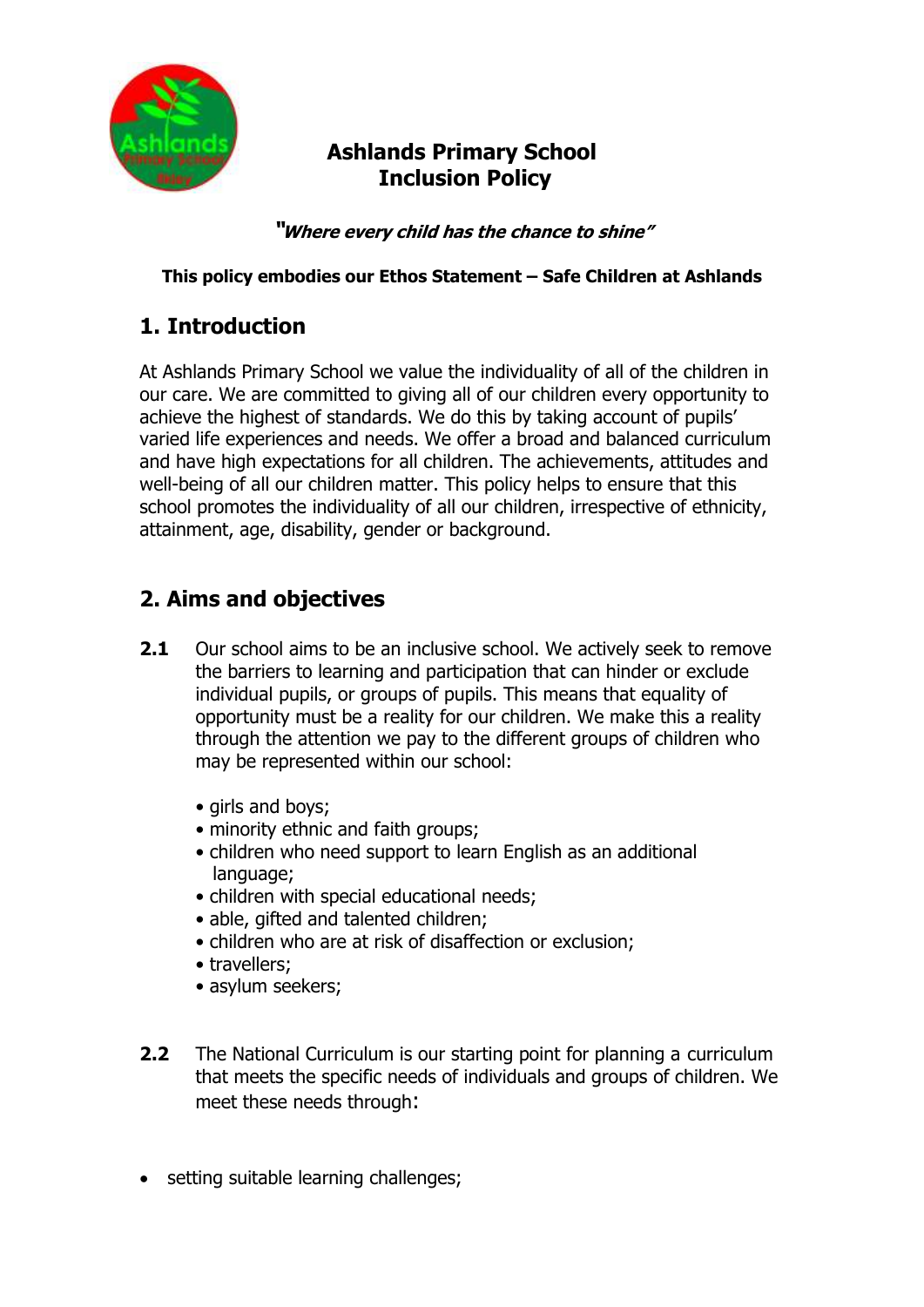- responding to children's diverse learning needs;
- providing other curricular opportunities outside the National Curriculum to meet the needs of individuals or groups of children.
- overcoming potential barriers to learning and assessment for individuals and groups of pupils;
- Children are able to decide what school uniform they would like to wear. However, children should continue to use the toilet provided in school for their sex.
- **2.3** We achieve educational inclusion by continually reviewing what we do, through asking ourselves these key questions:
	- do all our children achieve their best?
	- are there differences in the achievement of different groups of children?
	- what are we doing for those children who we know are not achieving their best?
	- are our actions effective?
	- are we successful in promoting racial harmony and preparing pupils to live in a diverse society?

# **3 Teaching and learning style**

- **3.1** We aim to give all our children the opportunity to succeed and reach the highest level of personal achievement. We analyse the attainment of different groups of pupils to ensure that all pupils are achieving as much as they can. We also make ongoing assessments of each child's progress. Teachers use this information when planning their lessons. It enables them to take into account the abilities of all their children. For some children, we use the programmes of study from earlier key stages.
- **3.2** When the attainment of a child falls significantly below the expected level, teachers enable the child to succeed by planning work that is in line with that child's individual needs. Where the attainment of a child significantly exceeds the expected level of attainment, teachers will extend the breadth of work within the area or areas for which the child shows particular aptitude.
- **3.3** Teachers are familiar with the equal opportunities legislation covering race, gender and disability.
- **3.4** Teachers ensure that all children: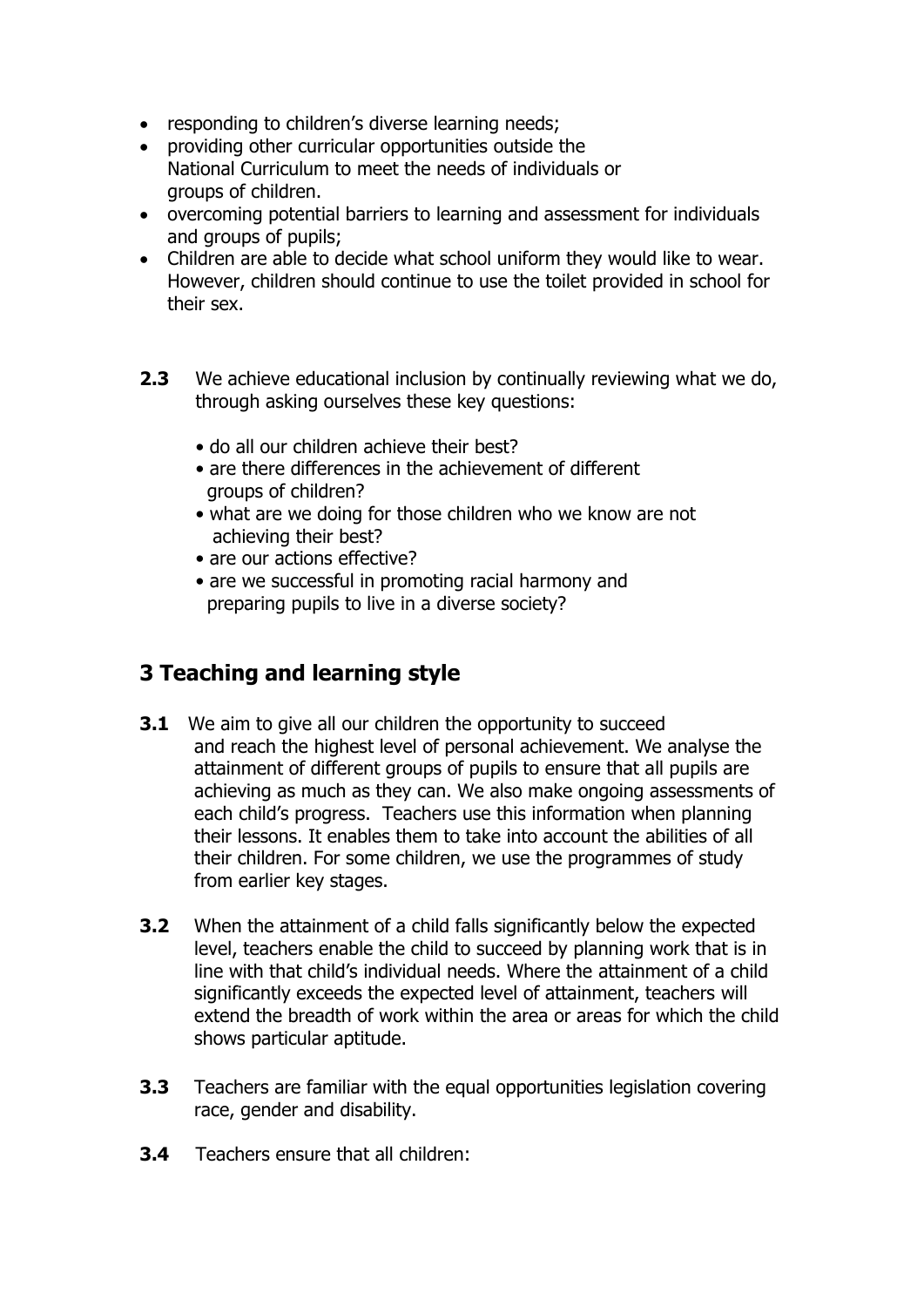- feel secure and know that their contributions are valued;
- appreciate and value the differences they see in others; take responsibility for their own actions;
- are taught in groupings that allow them all to experience success;
- use materials that reflect a range of social and cultural backgrounds;
- have a common curriculum experience that allows for a range of different learning styles;
- have challenging targets that enable them to succeed;
- participate fully, regardless of disabilities or medical needs.

#### **4 Children with disabilities**

- 4.1 Some children in our school have disabilities. We are committed to meeting the needs of these children, as we are to meeting the needs of all groups of children within our school. The school fully meets the requirements of the amended Disability Discrimination Act that came into effect in September 2002. All reasonable steps are taken to ensure that these children are not placed at a substantial disadvantage compared to non-disabled children.
- 4.2 The school is committed to providing an environment that allows disabled children full access to all areas of learning. All our classroom entrances are wide enough for wheelchair access, and the designated points of entry for our school also allow wheelchair access.
- **4.3** Teachers modify teaching and learning expectations as appropriate for children with disabilities. For example, they may give additional time to complete certain activities, or they may modify teaching materials. In their planning teachers ensure that they give children with disabilities the opportunity to develop skills in practical aspects of the curriculum.
- **4.4** Teachers ensure that the work undertaken by disabled children:
	- takes account of their pace of learning and the equipment they use;
	- takes account of the effort and concentration needed in oral work, or when using, for example, vision aids;
	- is adapted or offers alternative activities in those subjects where children are unable to manipulate tools or equipment, or use certain types of materials;
	- allows opportunities for them to take part in educational visits and other activities linked to their studies;
	- includes approaches that allow hearing-impaired children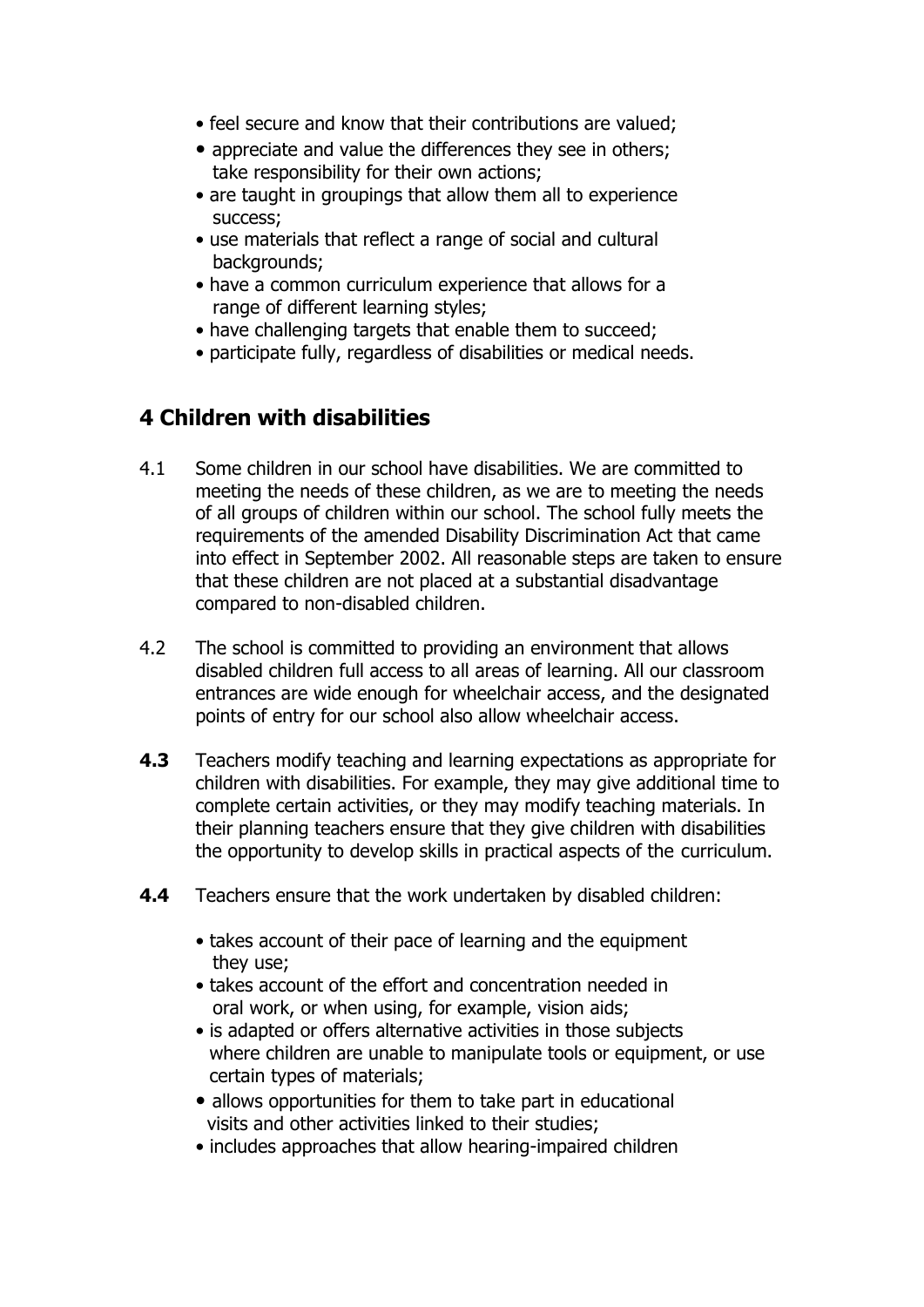to learn about sound in science and music, and visually-impaired children both to learn about light in science, and also to use visual resources and images both in art and design and in design and technology;

• uses assessment techniques that reflect their individual needs and abilities.

#### **5 Disapplication and modification**

- **5.1** The school can, where necessary, modify or disapply the National Curriculum and its assessment arrangements. Our school policy is to do this only in exceptional circumstances. The school makes every effort to meet the learning needs of all its children, without recourse to disapplication. We achieve this through greater differentiation of the child's work, or through the provision of additional learning resources. When necessary, we also support learning through appropriate external specialists. In such cases, teachers work closely with these specialists to support the child.
- **5.2** In exceptional circumstances we may decide that disapplication is the correct procedure to follow. We would only do this after consultation with parents and the Local Authority (LA). The school's governor with responsibility for special educational needs would also be involved in this process. We would ensure that every effort had been made to provide the necessary support from within the school's resources before considering such action.
- **5.3** Should we go ahead with modification or disapplication, we would do so through:

• Section 364 of the Education Act (1996). This allows modification or disapplication of the National Curriculum, or elements of it, through an Education and Health Care Plan;

• Section 365 of the Education Act (1996). This allows the temporary modification or disapplication of the National Curriculum, or elements of it.

#### **6 Inclusion and racism**

The diversity of our society is addressed through our schemes of work, which reflect the programmes of study of the National Curriculum. Teachers are flexible in their planning and offer appropriate challenges to all pupils, regardless of ethnic or social background.

All racist incidents are now recorded and reported to the governing body and the LA by the headteacher. The school contacts parents of those pupils